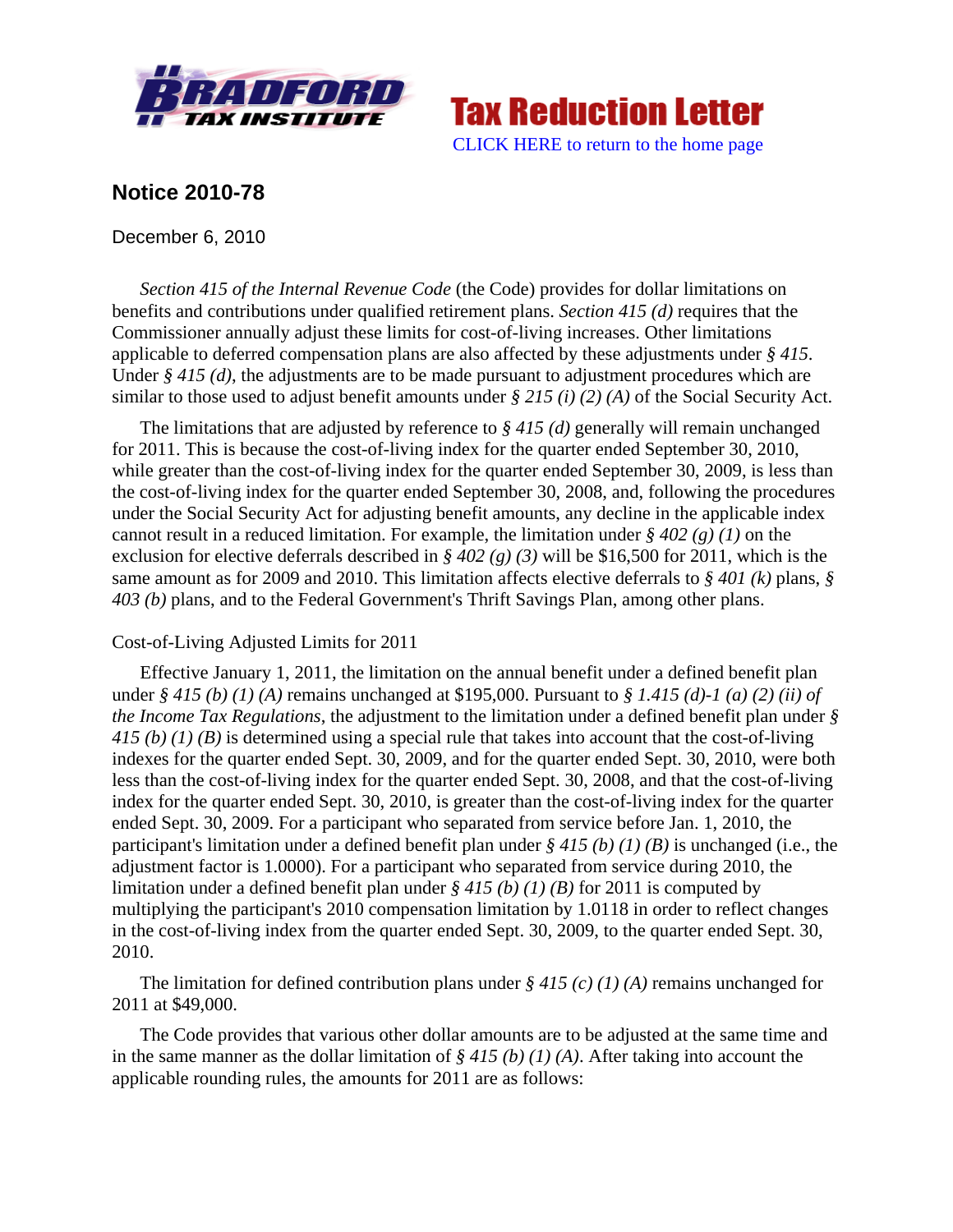The limitation under  $\frac{8}{9}$  402 (g) (1) on the exclusion for elective deferrals described in  $\frac{6}{9}$  402 (g) (3) remains unchanged at \$16,500.

The annual compensation limit under *§§ 401 (a) (17)*, *404 (l)*, *408 (k) (3) (C)*, and *408 (k) (6) (D) (ii)* remains unchanged at \$245,000.

The dollar limitation under  $\frac{2}{3}$  416 (i) (1) (A) (i) concerning the definition of key employee in a top-heavy plan remains unchanged at \$160,000.

The dollar amount under  $\frac{2}{9}$  *409 (o) (1) (C) (ii)* for determining the maximum account balance in an employee stock ownership plan subject to a 5-year distribution period remains unchanged at \$985,000, while the dollar amount used to determine the lengthening of the 5-year distribution period remains unchanged at \$195,000.

The limitation used in the definition of highly compensated employee under *§ 414 (q) (1) (B)* remains unchanged at \$110,000.

The dollar limitation under  $\frac{6}{7}$  414 (v) (2) (B) (i) for catch-up contributions to an applicable employer plan other than a plan described in *§ 401 (k) (11)* or *408 (p)* for individuals aged 50 or over remains unchanged at \$5,500. The dollar limitation under  $\frac{\xi}{4}$  414 (v) (2) (B) (ii) for catch-up contributions to an applicable employer plan described in *§ 401 (k) (11)* or *408 (p)* for individuals aged 50 or over remains unchanged at \$2,500.

The annual compensation limitation under *§ 401 (a) (17)* for eligible participants in certain governmental plans that, under the plan as in effect on July 1, 1993, allowed cost-of-living adjustments to the compensation limitation under the plan under  $\frac{6}{7}$  401 (a) (17) to be taken into account, remains unchanged at \$360,000.

The compensation amount under  $\frac{6}{9}$  408 (k) (2) (C) regarding simplified employee pensions (SEPs) remains unchanged at \$550.

The limitation under *§ 408 (p) (2) (E)* regarding SIMPLE retirement accounts remains unchanged at \$11,500.

The limitation on deferrals under *§ 457 (e) (15)* concerning deferred compensation plans of state and local governments and tax-exempt organizations remains unchanged at \$16,500.

The compensation amounts under *§ 1.61-21 (f) (5) (i) of the Income Tax Regulations* concerning the definition of "control employee" for fringe benefit valuation purposes remains unchanged at \$95,000. The compensation amount under *§ 1.61-21 (f) (5) (iii)* remains unchanged at \$195,000.

The Code also provides that several pension-related amounts are to be adjusted using the cost-of-living adjustment under *§ 1 (f) (3)*. After taking the applicable rounding rules into account, the amounts for 2011 are as follows:

The adjusted gross income limitation under *§ 25B (b) (1) (A)* for determining the retirement savings contribution credit for taxpayers filing a joint return is increased from \$33,500 to \$34,000; the limitation under *§ 25B (b) (1) (B)* is increased from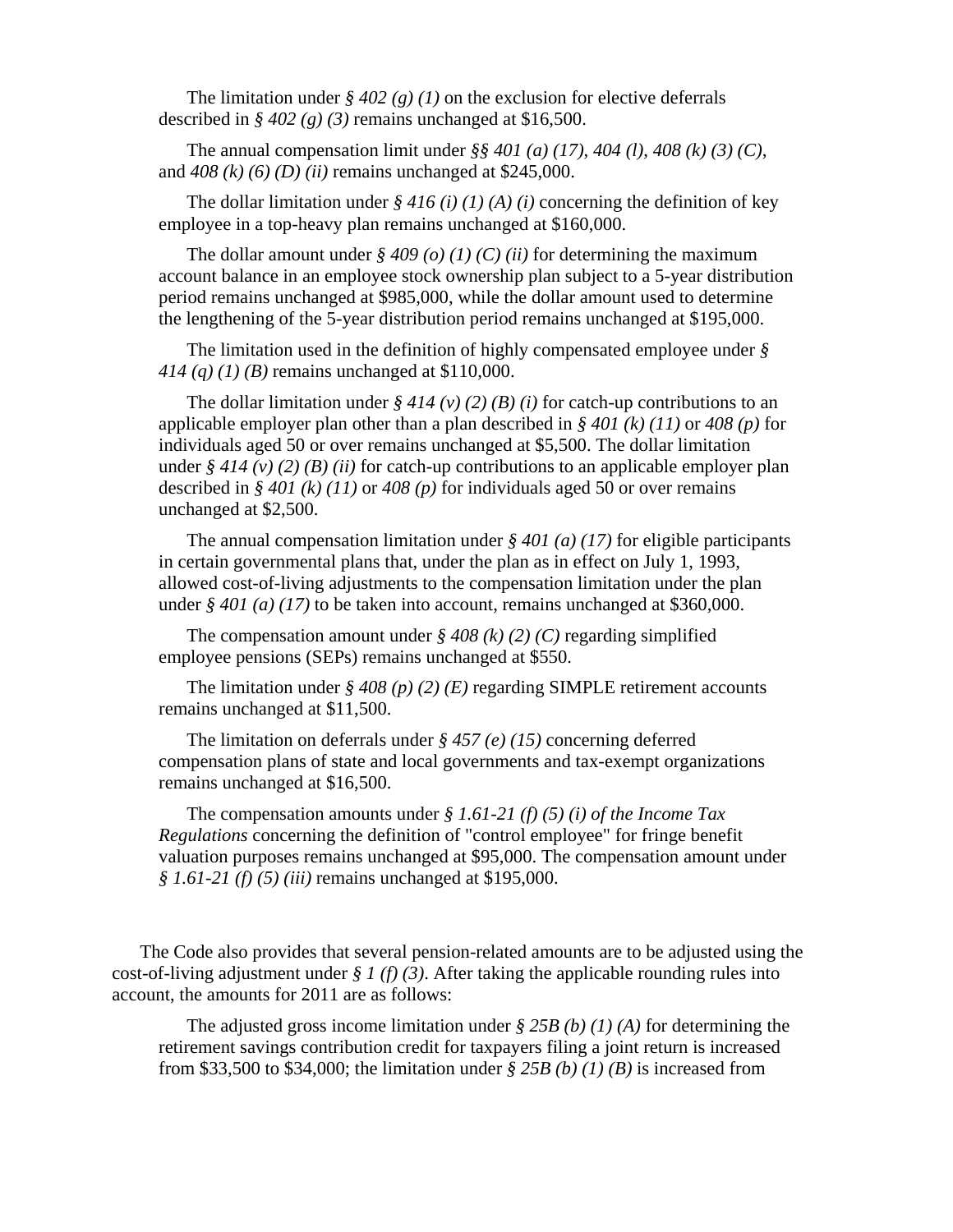\$36,000 to \$36,500; and the limitation under *§ 25B (b) (1) (C)* and *(D)* is increased from \$55,500 to \$56,500.

The adjusted gross income limitation under *§ 25B (b) (1) (A)* for determining the retirement savings contribution credit for taxpayers filing as head of household is increased from \$25,125 to \$25,500; the limitation under *§ 25B (b) (1) (B)* is increased from \$27,000 to \$27,375; and the limitation under *§ 25B (b) (1) (C)* and *(D)* is increased from \$41,625 to \$42,375.

The adjusted gross income limitation under *§ 25B (b) (1) (A)* for determining the retirement savings contribution credit for all other taxpayers is increased from \$16,750 to \$17,000; the limitation under *§ 25B (b) (1) (B)* is increased from \$18,000 to \$18,250; and the limitation under *§ 25B (b) (1) (C)* and *(D)* is increased from \$27,750 to \$28,250.

The deductible amount under *§ 219 (b) (5) (A)* for an individual making qualified retirement contributions remains unchanged at \$5,000.

The applicable dollar amount under  $\frac{8}{2}$  219 (g) (3) (B) (i) for determining the deductible amount of an IRA contribution for taxpayers who are active participants filing a joint return or as a qualifying widow (er) is increased from \$89,000 to \$90,000. The applicable dollar amount under *§ 219 (g) (3) (B) (ii)* for all other taxpayers (other than married taxpayers filing separate returns) remains unchanged at \$56,000. The applicable dollar amount under *§ 219 (g) (7) (A)* for a taxpayer who is not an active participant but whose spouse is an active participant is increased from \$167,000 to \$169,000.

The adjusted gross income limitation under *§ 408A (c) (3) (C) (ii) (I)* for determining the maximum Roth IRA contribution for taxpayers filing a joint return or as a qualifying widow (er) is increased from \$167,000 to \$169,000. The adjusted gross income limitation under *§ 408A (c) (3) (C) (ii) (II)* for all other taxpayers (other than married taxpayers filing separate returns) is increased from \$105,000 to \$107,000.

The dollar amount under *Section 430 (c) (7) (D) (i) (II)* used to determine excess employee compensation with respect to a single-employer defined benefit pension plan for which the special election under *section 430 (c) (2) (D)* has been made is increased from \$1,000,000 to \$1,014,000.

## Drafting Information

The principal author of this notice is John Heil of the Employee Plans, Tax Exempt and Government Entities Division. For further information regarding the data in this notice, please contact the Employee Plans' taxpayer assistance telephone service at 1-877-829-5500 (a toll-free call) between the hours of 8:30 a.m. and 4:30 p.m. Eastern time Monday through Friday. For information regarding the methodology used in arriving at the data in this notice, please e-mail Mr. Heil at RetirementPlanQuestions@irs.gov.

## **FOOTNOTES:**